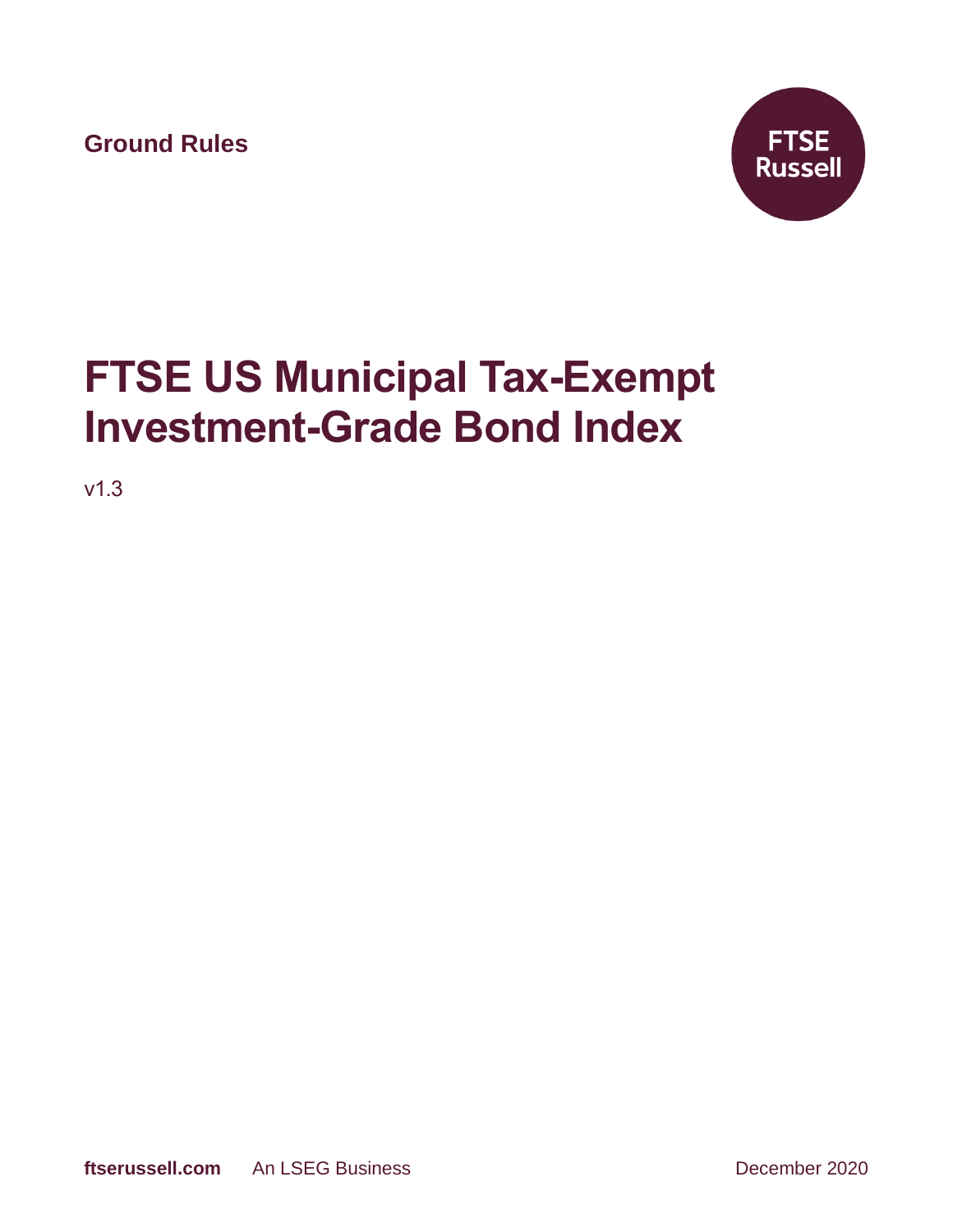

# **FTSE US Municipal Tax-Exempt Investment-Grade Bond Index**

The FTSE US Municipal Tax-Exempt Investment-Grade Bond Index measures the performance of the investment-grade tax-exempt municipal bond market. The index includes US Dollar- denominated bonds issued by a US state, municipality, territory or county. General Obligation bonds, Revenue bonds and Double-Barrel bonds that meet the inclusion criteria described in Figure 1 are included to the index.

Sub-indices are available based on credit quality, state, municipal sector classification, and maturity.

| Coupon                    | Semi-annual fixed-rate bonds and zero coupon bonds                                                                                                                                                                                                                                                                                                                                                                                                                                                                                                                                                                               |  |
|---------------------------|----------------------------------------------------------------------------------------------------------------------------------------------------------------------------------------------------------------------------------------------------------------------------------------------------------------------------------------------------------------------------------------------------------------------------------------------------------------------------------------------------------------------------------------------------------------------------------------------------------------------------------|--|
| <b>Currency</b>           | <b>USD</b>                                                                                                                                                                                                                                                                                                                                                                                                                                                                                                                                                                                                                       |  |
| <b>Minimum Maturity</b>   | At least one year.<br>The maturity for pre-refunded bonds is calculated to the pre-refunded date,<br>rather than the stated final maturity date.                                                                                                                                                                                                                                                                                                                                                                                                                                                                                 |  |
| <b>Minimum Issue Size</b> | USD 10 million                                                                                                                                                                                                                                                                                                                                                                                                                                                                                                                                                                                                                   |  |
| <b>Minimum Deal Size</b>  | USD 75 million at the time of issuance.<br>Securities that do not qualify for the index at issuance because they fail to<br>meet the deal size minimum will not enter the index if deal size subsequently<br>increases to above the stated threshold.                                                                                                                                                                                                                                                                                                                                                                            |  |
| <b>Composition</b>        | Securities included:<br>General Obligation, Revenue, and Double-Barrel bonds<br>Pre-refunded, partial pre-refunded with newly issued CUSIPs, and escrow-<br>to-maturity bonds<br>Callable bonds, including make whole calls and callable bonds that have<br>entered a thirty-day rolling call period<br>Securities excluded:<br>Crossover refunded bonds, bonds containing both pre-refunded and un-<br>refunded portions with original issue CUSIPs, secondary insured bonds,<br>monetary defaults, derivatives, letters of credit, guaranteed investment<br>contracts, limited offerings, private placements, and convertibles |  |

#### **Figure 1. FTSE US Municipal Tax-Exempt Investment-Grade Bond Index – design criteria and calculation assumptions**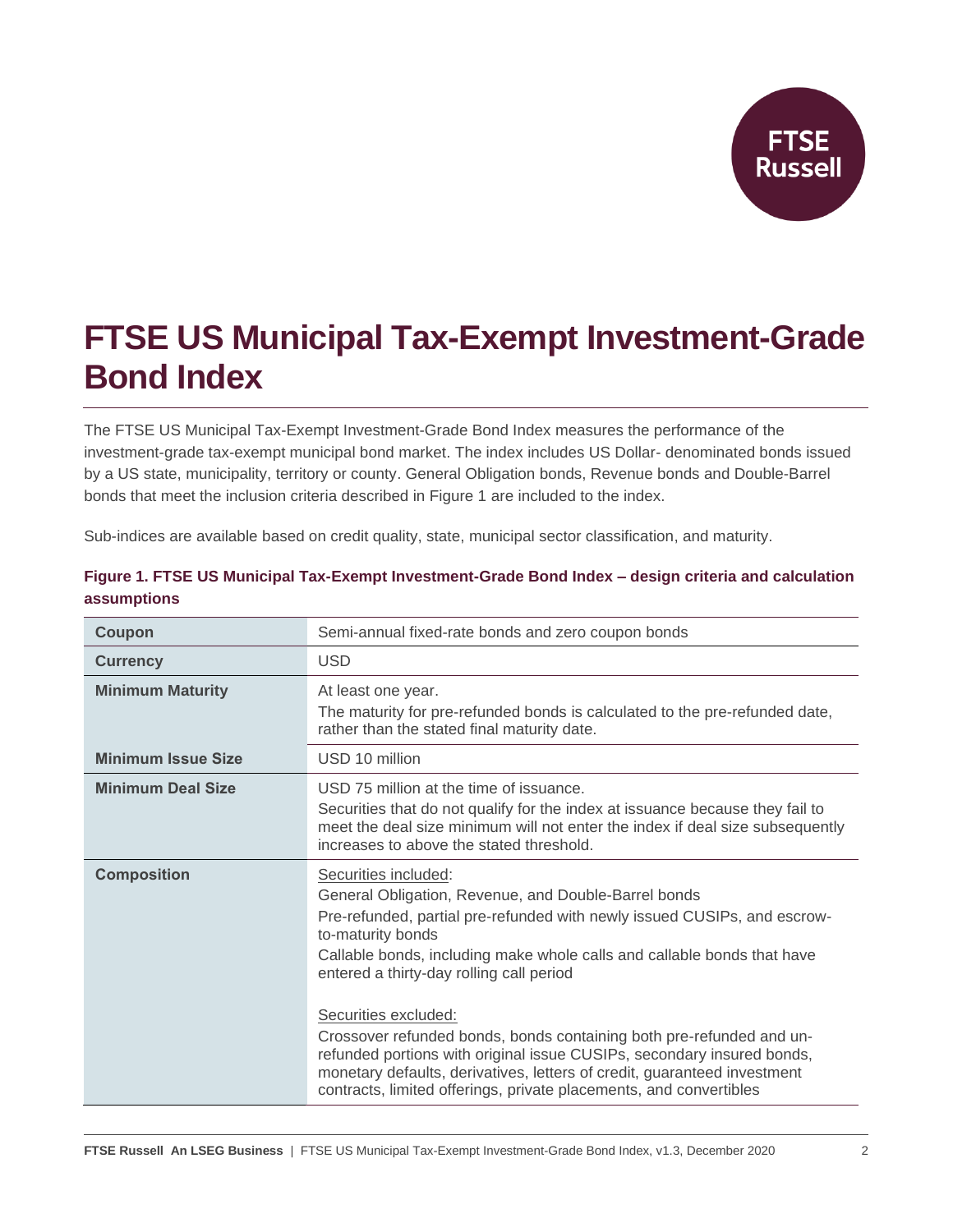#### **Figure 1. FTSE US Municipal Tax-Exempt Bond Investment-Grade Index – design criteria and calculation assumptions (continued)**

| <b>Minimum Credit Quality</b>              | BBB- by S&P or Baa3 by Moody's                                                                                                                                                                                                                                                                   |  |  |
|--------------------------------------------|--------------------------------------------------------------------------------------------------------------------------------------------------------------------------------------------------------------------------------------------------------------------------------------------------|--|--|
| <b>Taxability</b>                          | Federally tax-exempt; may be subject to an Alternative Minimum Tax (AMT)                                                                                                                                                                                                                         |  |  |
| <b>Dated Date</b>                          | Dated date must be less than two years from date of index entry.<br>Bonds with a dated date prior to December 31, 2010 are not eligible for<br>inclusion. In the event that a bond does not have a dated date, the issue<br>date will be used.                                                   |  |  |
| Weighting                                  | Market capitalization                                                                                                                                                                                                                                                                            |  |  |
| <b>Rebalancing</b>                         | Once a month on the last business day of the month (pricing as of the last<br>business day of the month and settlement as of the last calendar day of the<br>month).<br>Called bonds exit the index at their call price at the next monthly rebalance<br>after the call transaction takes place. |  |  |
| <b>Reinvestment of Cash</b><br><b>Flow</b> | At daily average of the one-month Eurodeposit rate, calculated from the<br>actual scheduled payment date of the cash flow through the end of the<br>reporting period.                                                                                                                            |  |  |
| <b>Pricing</b>                             | Prices are sourced from Refinitiv and are taken as of 4:00 p.m. (New York<br>time) on the bid side.                                                                                                                                                                                              |  |  |
| <b>Calculation Frequency</b>               | Daily                                                                                                                                                                                                                                                                                            |  |  |
| <b>Settlement Date</b>                     | Monthly: Last calendar day<br>Daily: Same day settlement except if the last business day of the month is<br>not the last calendar day of the month; then, settlement is on the last<br>calendar day of the month                                                                                 |  |  |
| <b>Fixing Date</b>                         | Each month, the upcoming month's index constituents are "fixed" on the<br>profile fixing date. Each year's scheduled fixing dates are published on the<br>website.                                                                                                                               |  |  |
| <b>Base Date</b>                           | December 31, 2012                                                                                                                                                                                                                                                                                |  |  |

## **Municipal classifications**

Securities in the FTSE US Municipal Tax-Exempt Investment-Grade Bond Index are classified according to a twotier scheme provided in Figure 2. At the broadest Municipal Class 1 Level, securities are classified as either General Obligation or Revenue. General Obligation bonds have their Municipal Class 2 assigned as "GO". Further granularity at the Municipal Class 2 Level is provided for Use of Proceeds for Revenue bonds only. The securitylevel codes for each classification is given in parenthesis.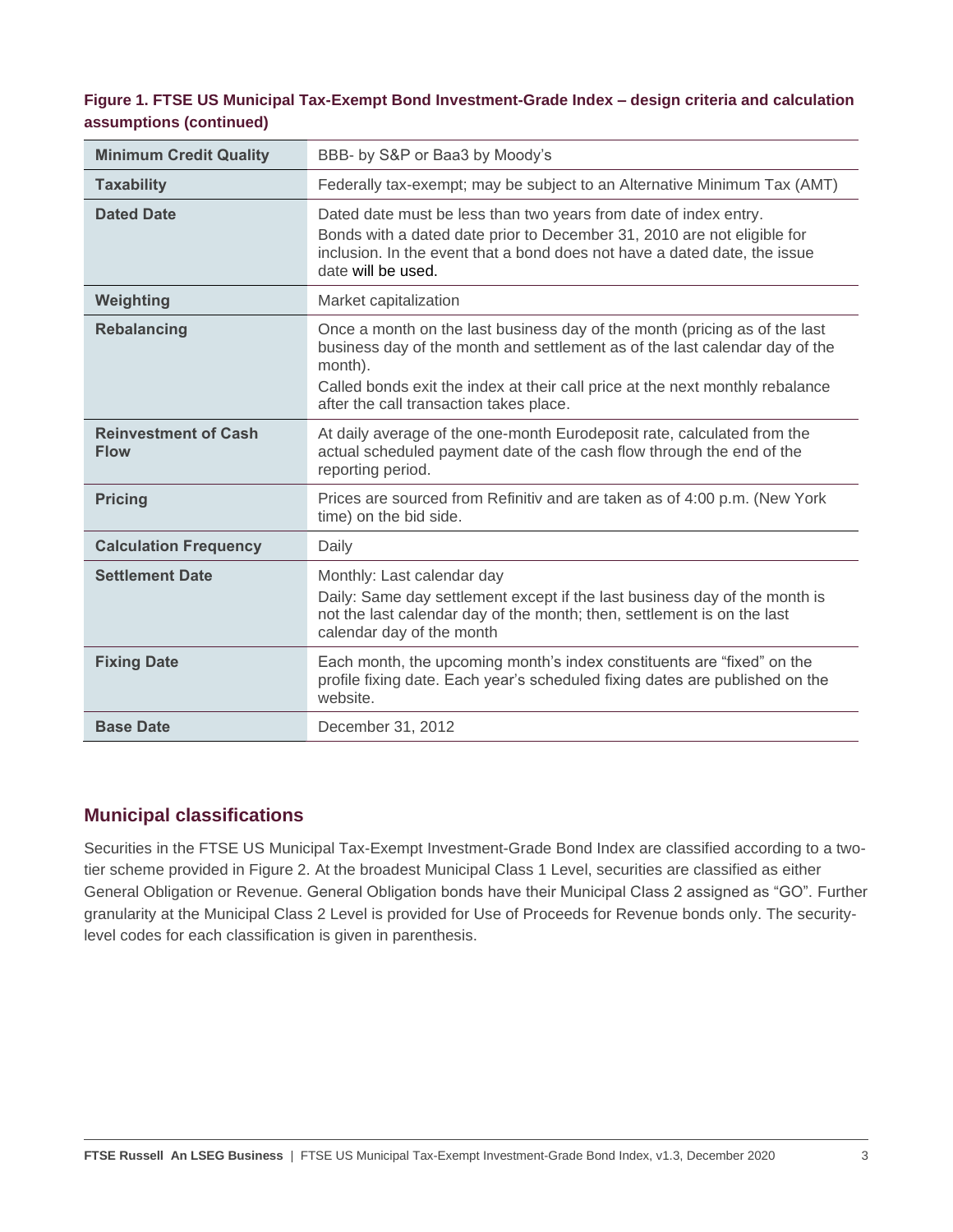| <b>Municipal Class 1</b>          | <b>Municipal Class 2</b>            | <b>Description</b>                                                                                                                                                                                                                                               |
|-----------------------------------|-------------------------------------|------------------------------------------------------------------------------------------------------------------------------------------------------------------------------------------------------------------------------------------------------------------|
| <b>General Obligation</b><br>(GO) | <b>General Obligation</b><br>(GO)   | Includes State and Local GO bonds, and Double-Barrel bonds                                                                                                                                                                                                       |
| Revenue (REV)                     | Education (EDUC)                    | Primary / Secondary Education; University / Higher Education; Student<br>Loans; Education Facility / Equipment / Library; Other Education                                                                                                                        |
|                                   | Healthcare (HLTH)                   | Hospitals; Health System Loans; Nursing Homes; Lifecare / Retirement<br><b>Centers: Other HealthCare</b>                                                                                                                                                         |
|                                   | Housing (HSNG)                      | Single Family Housing; Multi-Family Housing; Single / Multi-Family<br>Housing: New Public Housing: Other Housing                                                                                                                                                 |
|                                   | Industrial<br>Development<br>(INDV) | Industrial Development; Pollution Control; Solid Waste / Resource<br>Recovery; Economic Development; Office Buildings / Limited<br>Partnerships; Malls / Shopping Centers; Other Industrial Development                                                          |
|                                   | Leasing (LEAS)                      | Leasing                                                                                                                                                                                                                                                          |
|                                   | <b>Public Services</b><br>(PUBS)    | Government / Public Buildings; Correctional Facilities / Jails; Fire<br>Station / Equipment; Courts; Redevelopment / Land Clearance / Land<br>Preservation; General Purpose / Public Improvement; Pension Funding<br>/ Retirement; Tobacco; Other Public Service |
|                                   | Recreation (RECT)                   | Civic / Convention Centers; Stadium / Sports Complex; Recreation<br>Facilities / Theaters / Parks / Zoos / Beaches                                                                                                                                               |
|                                   | Transportation<br>(TRAN)            | Airlines; Airports; Bridges / Tunnels; Mass / Rapid Transit; Parking<br>Facilities; Seaports / Marine Terminals; Toll Roads / Streets / Highways;<br><b>Other Transportation</b>                                                                                 |
|                                   | Utilities (UTIL)                    | Electric and Public Power; Flood Control / Storm Drainage; Gas;<br>Sanitation; Telephone; Combined Utilities; Other Utilities                                                                                                                                    |
|                                   | Water and Sewer<br>(WATR)           | <b>Water and Sewer</b>                                                                                                                                                                                                                                           |
|                                   | Other (OTHS)                        | Agriculture / Irrigation; Veterans; Other                                                                                                                                                                                                                        |

| Figure 2. FTSE US Municipal Tax-Exempt Investment-Grade Bond Index - Municipal Bond Classifications |  |
|-----------------------------------------------------------------------------------------------------|--|
|-----------------------------------------------------------------------------------------------------|--|

FTSE Russell maintains the following additional classifications and data attributes specific to municipal bonds tracked by its benchmarks:

**Special Tax Bonds**– Securities that have dedicated revenue from a Special Tax; Fuel or Vehicle Tax; or Sales or Excise Tax.

**Pre-refunded Bonds** – Securities where the proceeds of a refunding bond issuance are used to service the debt of the underlying securities. Securities are identified as escrow-to-maturity, advanced refunded, and partial advanced refunded bonds. Escrow-to-maturity securities are redeemed on the maturity date and pre-refunded securities are redeemed on an optional redemption date (i.e., the pre-refunded date).

**State** –The US state or territory where the issuer of a municipal bond is domiciled. FTSE Russell publishes subindices by state for the top issuers in the index.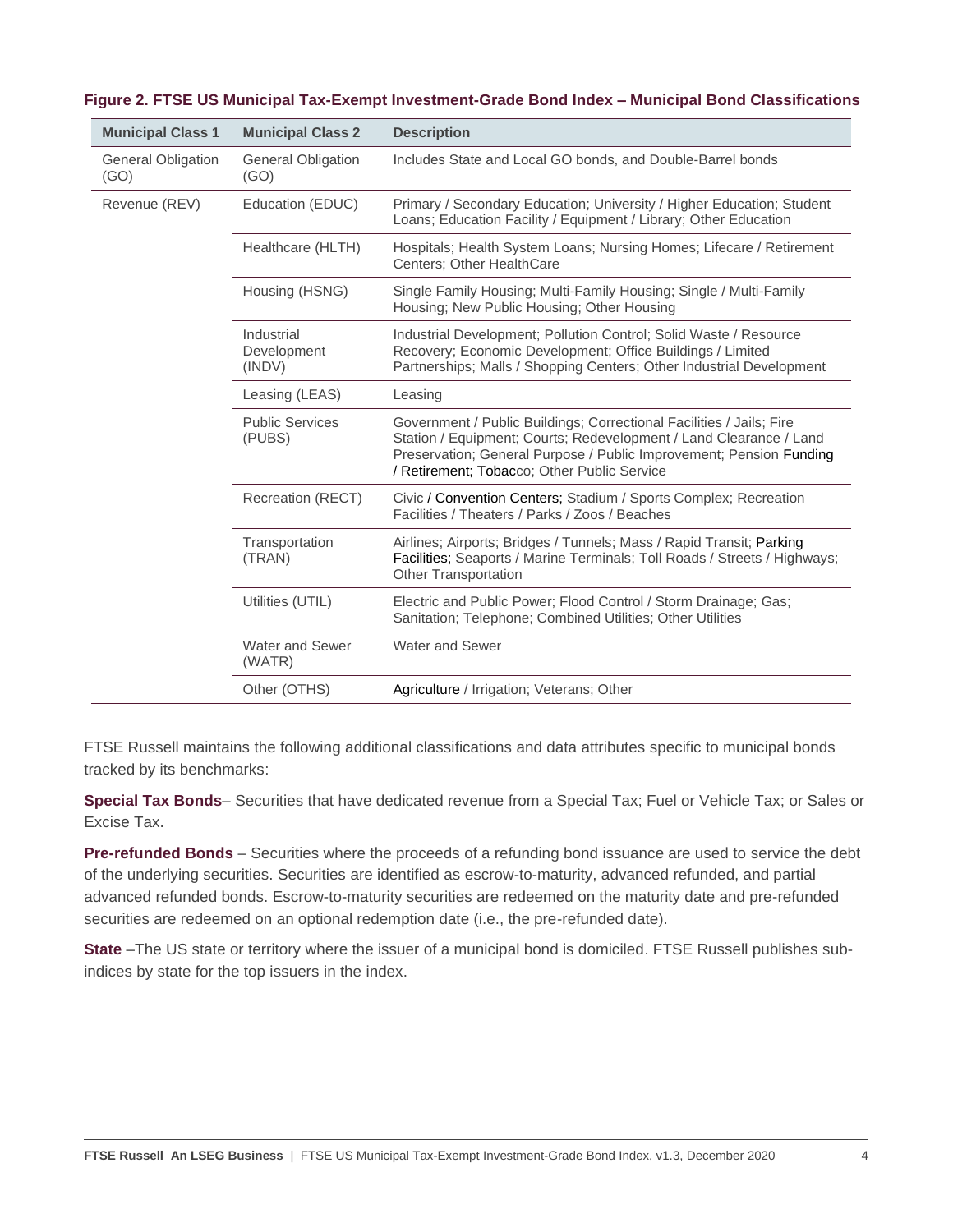# **Index quality**

An index quality is assigned to each index bond as of profile fixing. The index quality is first mapped to the Standard & Poor's Financial Services LLC ("S&P") rating. If a bond is not rated by S&P but it is rated by Moody's Investors Service, Inc. ("Moody's"), then it is assigned the S&P equivalent of the Moody's rating to the index quality. If a bond is split-rated (an investment-grade rating by one rating agency and high-yield by the other), the S&P equivalent of the investment-grade rating is assigned to the index quality. Index quality remains unchanged for the entire performance month.

# **Return computation**

Total returns are computed on the assumption that each security is purchased at the beginning of the period and sold at the end of the period. An issue's total rate of return is the percentage change in its total value over the measurement period (see Figure 3). The components of total return are price change, principal payments, coupon payments, accrued interest, and reinvestment income on intra-month cash flows. The total returns use each individual security's beginning-of-period market value.

#### **Figure 3. Total rate of return calculation methodology**

| Beginning-of-period value | (Beginning price + Beginning accrued) x Beginning par amount<br>outstanding                                                                                      |
|---------------------------|------------------------------------------------------------------------------------------------------------------------------------------------------------------|
| End-of-period value       | [(Ending price + Ending accrued) x (Beginning par amount outstanding $-$<br>Principal payments)] + Coupon payments + Principal payments +<br>Reinvestment income |
| Total rate of return (%)  | [(End-of-period value / Beginning-of-period value) $-1$ ] x 100                                                                                                  |

A note on precision: Returns are computed to at least six decimal places but reported to a maximum of four. In addition, owing to rounding errors inherent in computer floating-point arithmetic, the last digit in any reported value may sometimes be off by one from its true value.

# **Analytics**

A comprehensive range of analytics, including duration, spread and yield metrics, are published for the FTSE US Municipal Tax-Exempt Investment-Grade Bond Index and sourced from the Yield Book. Where a curve is used in computation of analytics, the MMD AAA Curve is used. This curve is constructed based on a universe of AAArated state GO debt with a 5% coupon and a 10-year par call structure.

## **Data availability and accessibility**

Index information, including index profiles, analytics and returns, and historical data, for the FTSE US Municipal Tax-Exempt Investment-Grade Bond Index is available on [https://www.yieldbook.com/m/indices.](https://www.yieldbook.com/m/indicesl) FTSE Russell also makes data for its indices available through a number of data and analytic vendors.

## **Chronological summary of events**

#### **Figure 5. FTSE Municipal Tax-Exempt Investment-Grade Bond Index Event Summary**

| ∣ Year            | Highlight!                                                                     |
|-------------------|--------------------------------------------------------------------------------|
| $\overline{2019}$ | April: FTSE US Municipal Tax-Exempt Investment-Grade Bond Index is introduced. |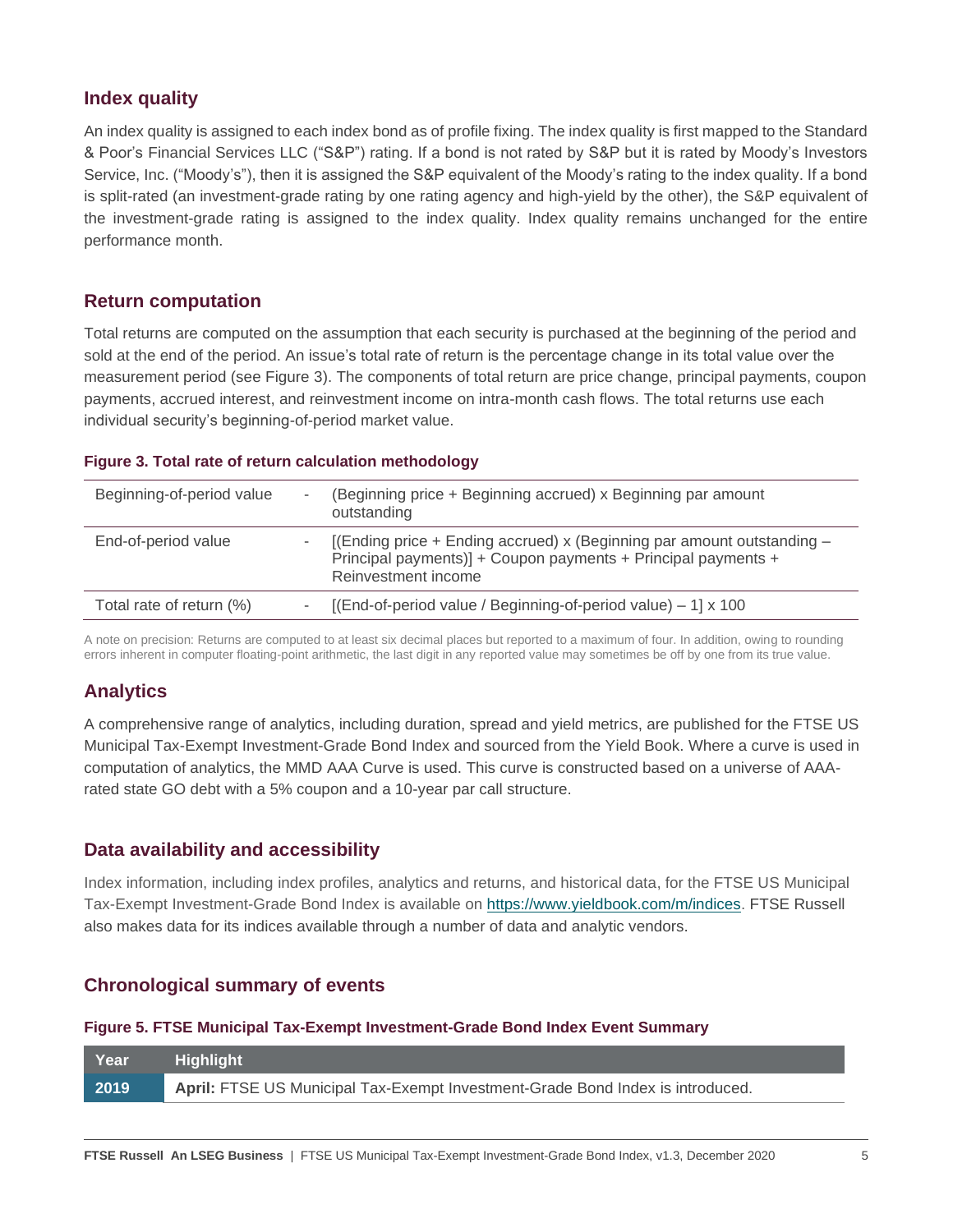### **Index Management and Policies**

#### **FTSE Fixed Income LLC is the administrator of the index.<sup>1</sup>**

The Index Methodology should be read in conjunction with the following policy documents which can be accessed using the following links or by contacting *fi.index@lseg.com*. These policies are reviewed annually and any changes are approved by the FTSE Russell Product Governance Board.

**FTSE Russell Complaints Procedures**:

[FTSE\\_Russell\\_Benchmark\\_Determination\\_Complaints\\_Handling\\_Policy.pdf](https://research.ftserussell.com/products/downloads/FTSE_Russell_Benchmark_Determination_Complaints-Handling_Policy.pdf?_ga=2.138781171.1140115257.1606391949-1548400649.1593679882)

**FTSE Russell Statement of Principles**:

[Statement\\_of\\_Principles\\_Fixed\\_Income\\_Indices.pdf](https://research.ftserussell.com/products/downloads/Statement_of_Principles_Fixed_Income_Indexes.pdf)

**FTSE Russell Fixed Income Recalculation Policy and Guidelines:**

Fixed Income\_Recalculation\_Policy\_and\_Guidelines.pdf

**FTSE Russell Policy for Benchmark Methodology Changes:** 

Policy for Benchmark Methodology Changes.pdf

<sup>1</sup> The term administrator is used in this document in the same sense as it is defined in Regulation (EU) 2016/1011 of the European Parliament and of the Council of 8 June 2016 on indices used as benchmarks in financial instruments and financial contracts or to measure the performance of investment funds (the European Benchmark Regulation) and [The Benchmarks \(Amendment and Transitional Provision\) \(EU](https://www.legislation.gov.uk/uksi/2019/657/made)  [Exit\) Regulations 2019](https://www.legislation.gov.uk/uksi/2019/657/made) (the UK Benchmark Regulation). FTSE Fixed Income LLC administers the Index Series in line with the third country transitional provisions contained within Article 51(5) of the European Benchmark Regulation and the third country transitional provisions as amended by Article 42(5) of the UK Benchmark Regulation.